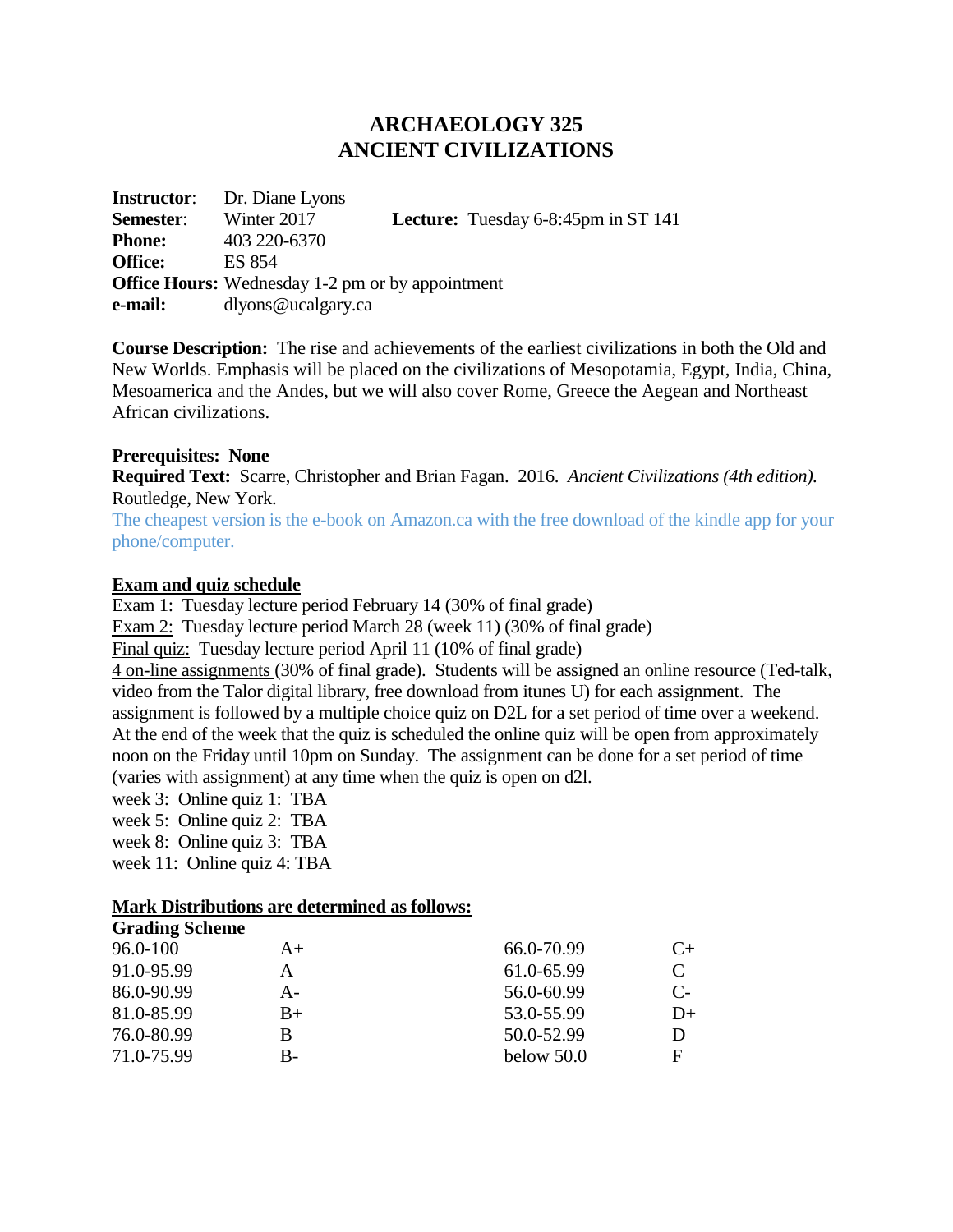Students do not need to pass every course component in order to pass the course as a whole, however, students must complete all elements of the course in a diligent manner in order to complete the course.

Students are responsible for their own note taking. D2L notes are minimal outlines and are not a substitute for in-class note taking (I do not publish images from classroom powerpoint presentations on D2L in respect of copyright laws).

**Missed exams and quizzes require a medical certificate for rescheduling.** Students who are unable to take a scheduled exam must contact the instructor by phone, email or in person in advance of the scheduled exam to make necessary arrangements for a rewrite after providing a medical certificate. The make-up quiz normally takes place prior to the next class at a time convenient with the instructor. The use of notes, computers, cell-phones and other electronic devices are not allowed in exams and quizzes. While students can bring beverages to an exam, do not bring crunchy and smelly lunches or snacks because they are distracting to other students.

# **Students are not allowed to tape, video-record or photograph lectures without written permission from the instructor.**

# **ACADEMIC ACCOMMODATIONS**

http://www.ucalgary.ca/access/accommodations/policy

Students needing an Accommodation because of a Disability or medical condition should communicate this need to Student Accessibility Services in accordance with the Procedure for Accommodations for Students with Disabilities

Students needing an Accommodation based on a Protected Ground other than Disability, should communicate this need, preferably in writing, to "(Instructor) (Associate Dean) (Department Head) (other designated person)"

## **ACADEMIC INTEGRITY**

Academic integrity is essential to the pursuit of learning and scholarship in a university, and to ensuring that a degree from the University of Calgary is a strong signal of each student's individual academic achievements. As a result, the University treats cases of cheating and plagiarism very seriously. For detailed information on what constitutes academic misconduct, please refer to the following link: http://www.ucalgary.ca/pubs/calendar/current/k-2-1.html

All suspected cases of academic dishonesty will be investigated following procedures outlined in the University Calendar. If you have questions or concerns about what constitutes appropriate academic behavior or appropriate research and citation methods, you are expected to seek out additional information on academic integrity from your instructor or from other institutional resources.

## **TEACHING EVALUATIONS / USRIS (Universal Student Ratings of Instruction)**

At the University of Calgary, feedback provided by students through the Universal Student Ratings of Instruction (USRI) survey provides valuable information to help with evaluating instruction, enhancing learning and teaching, and selecting courses. Your responses make a difference, please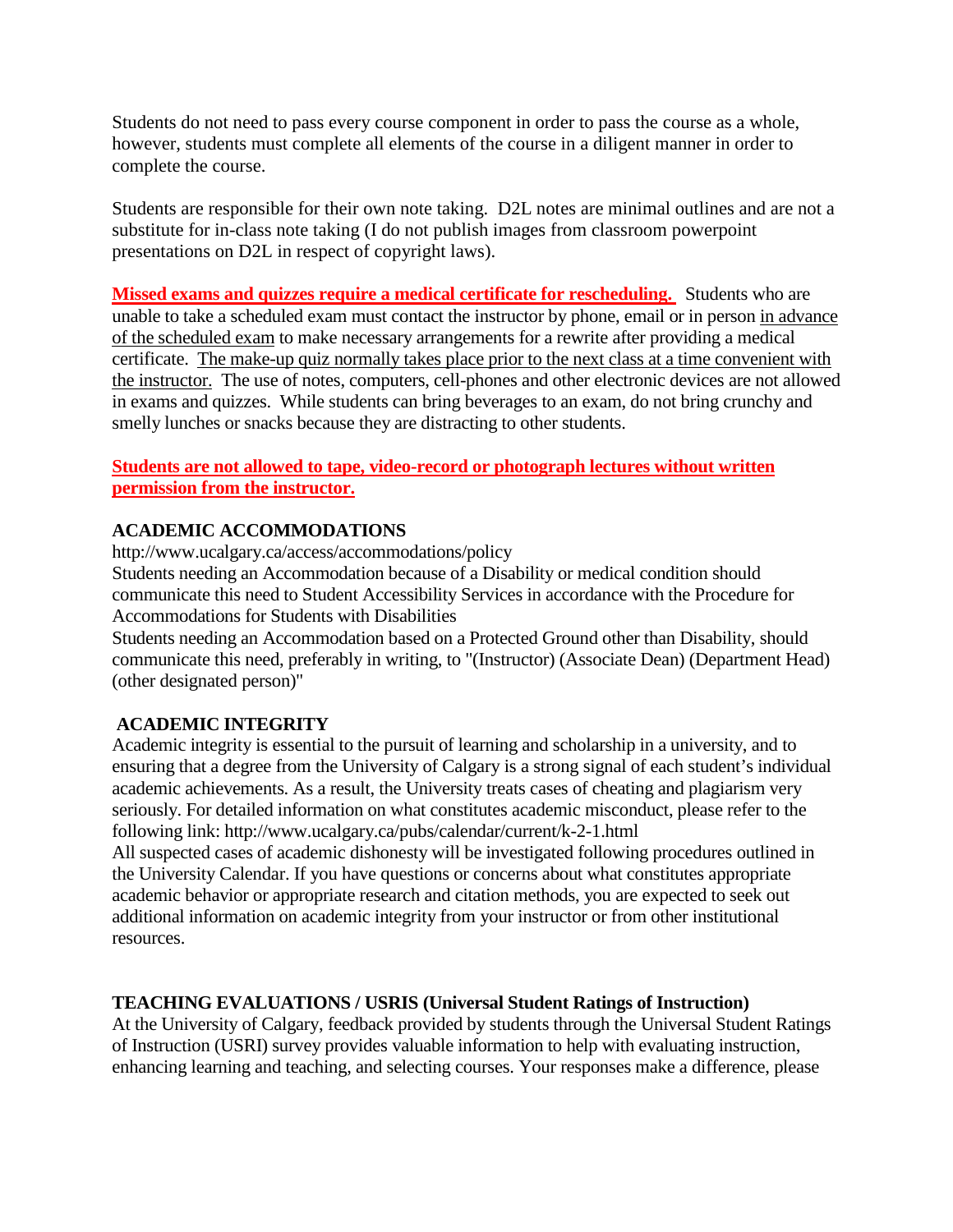participate! Website**[: http://www.ucalgary.ca/usri/](http://www.ucalgary.ca/usri/)**

### **Writing Across the Curriculum:**

Writing skills are not exclusive to English courses and, in fact, should cross all disciplines. The University supports the belief that throughout their University careers, students should be taught how to write well so that when they graduate their writing abilities will be far above the minimal standards required at entrance. Consistent with this belief, students are expected to do a substantial amount of writing in their University courses and, where appropriate, instructors can and may use writing and the grading thereof as a factor in the evaluation of student work. The services provided by the Writing Centre in the Effective Writing Office can be utilized by all undergraduate and graduate students who feel they require further assistance.

### **Emergency Evacuation Assembly Points:**

In the event of an emergency that requires evacuation, please refer to the following link to become familiar with the assembly points for the class: http://www.ucalgary.ca/emergencyplan/assemblypoints

### **Freedom of Information and Protection of Privacy Act:**

The University of Calgary is committed to protecting the privacy of individuals who work and study at the University or who otherwise interact with the University in accordance with the standards set out in the Freedom of Information and Protection of Privacy Act. Please refer to the following link for detailed information: http://www.ucalgary.ca/legalservices/foip The Department of Anthropology and Archaeology's FOIP (Freedom of Information and Privacy) policy requires all reports/examinations to be returned to students during class time or the instructor's office hours. Any term work not picked up will be placed in the Anthropology and Archaeology Office (ES620) for distribution. Any student not wishing to have their work placed in the office must make alternative arrangements with the course instructor early in the term.

### **Safewalk Information:**

Campus Security, in partnership with the Students' Union, provides the Safewalk service, 24 hours a day to any location on Campus including the LRT, parking lots, bus zones and University residences. Contact Campus Security at (403) 220-5333 or use a help phone, and Safewalkers or a Campus Security Officer will accompany you to your campus destination.

### **Faculty of Arts Program Advising and Student Information Resources:**

Have a question, but not sure where to start? Arts Students' Centre

The Faculty of Arts Students' Centre is the overall headquarters for undergraduate programs in the Faculty of Arts. The key objective of this office is to connect students with whatever academic assistance that they require.

In addition to housing the Associate Dean, Undergraduate Programs and Student Affairs and the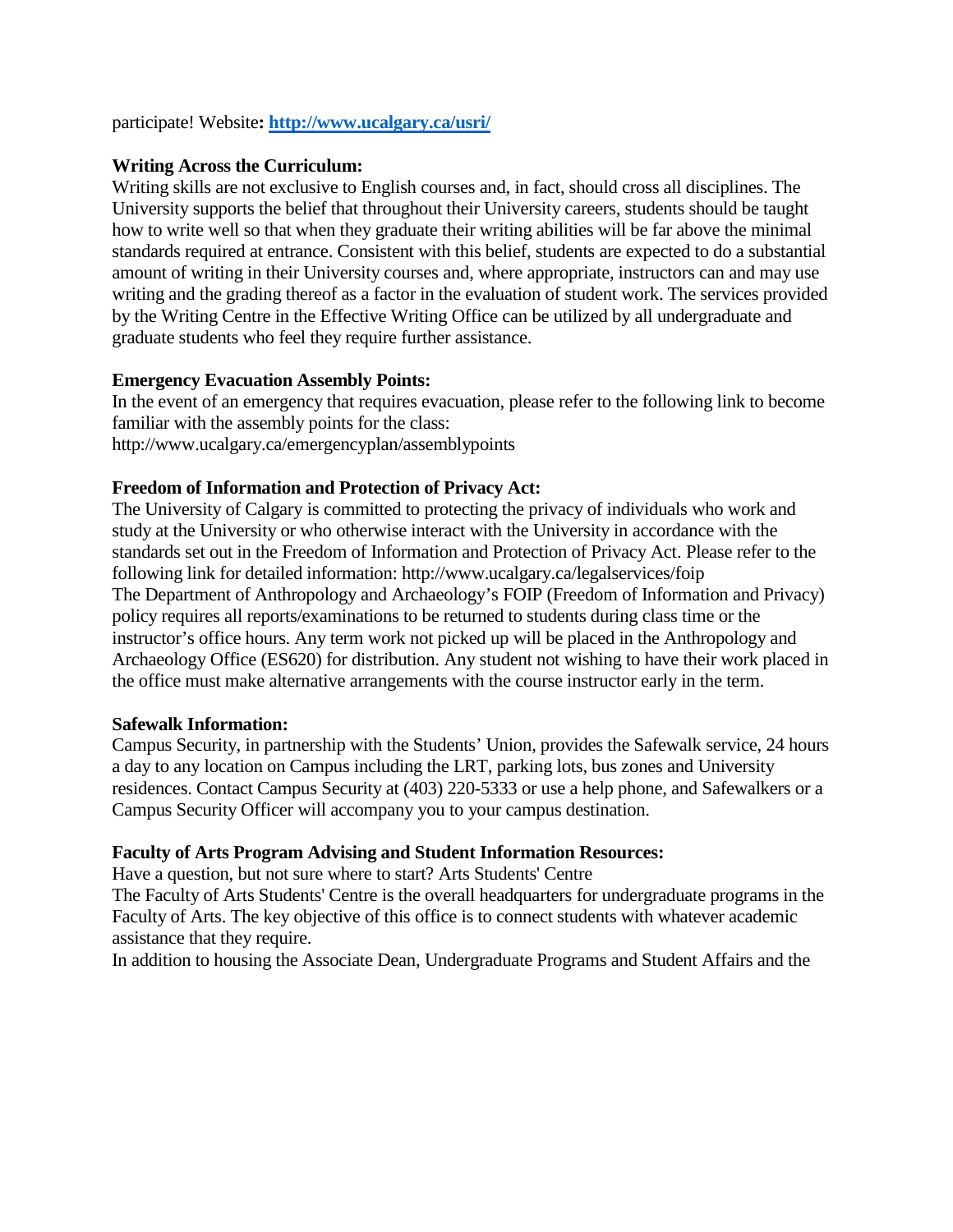Associate Dean for Teaching and Learning, the Arts Students' Centre is the specific home **to:**

- program advising
- the Faculty's Co-operative Education Program
- the Arts and Science Honours Academy
- the Faculty's Interdisciplinary Programs
- a Student Help Desk

Location: Social Sciences Room 102

Phone: 403.220.3580

Email: ascarts@ucalgary.ca

Website: arts.ucalgary.ca/undergraduate/

For registration (add/drop/swap), paying fees and assistance with your Student Centre, contact Enrolment Services at (403) 210-ROCK [7625] or visit them at the MacKimmie Library Block. Contacts for Students Union Representatives for the Faculty of Arts:

arts1@su.ucalgary.ca

arts2@su.ucalgary.ca

arts3@su.ucalgary.ca

arts4@su.ucalgary.ca

### **Dates for topics may vary depending on the pace of the class, but the exam and quiz schedules remain fixed.**

**Week 1:** January 10 Studying civilizations: what are civilizations; theories of states. If time permits we will begin with Mesopotamia. Readings: chapters 1, 2

**Week 2:** January 17 Mesopotamia Readings: Chapter 3

**Week 3:** January 24 Ancient Egypt Readings: Chapter 4 Online quiz 1: TBA

**Week 4:** January 31 South Asia: Indus and later civilizations, Ancient China Readings: Chapters 5, 6

**Week 5:** February 7 Ancient China, Near Eastern Kingdoms Readings: Chapters 6, 7 Online quiz 2: TBA

**Week 6:** February 14